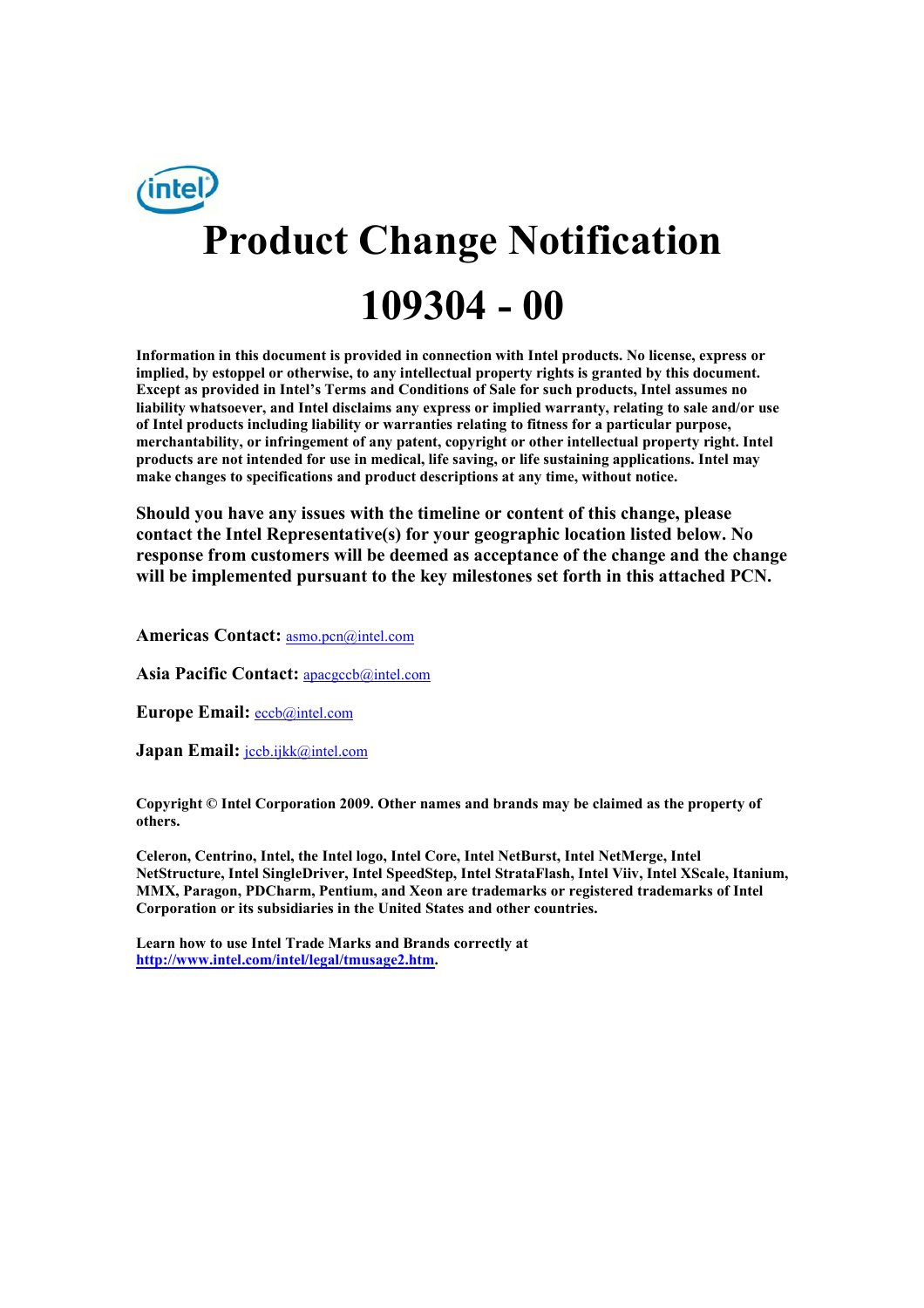

# **Product Change Notification**

| <b>Change Notification #:</b> | $109304 - 00$                          |  |
|-------------------------------|----------------------------------------|--|
| <b>Change Title:</b>          | DP45SG, PCN 109304-00, Product Design, |  |
|                               | <b>Component change</b>                |  |
| <b>Date of Publication:</b>   | <b>March 29, 2009</b>                  |  |

**Key Characteristics of the Change:** Product Design

#### **Forecasted Key Milestones:**

| Date Customer Must be Ready to Receive Post-Conversion Material: | Apr 15, 2009 |
|------------------------------------------------------------------|--------------|

#### **Description of Change to the Customer:**

The following changes have been implemented to enhance board design and Real-time clock margins: 1. Resistor at location R34 has been changed from 30k Ohm to 18k Ohm 2. Resistor at location R35 has been changed from 180k Ohm +/-5% to +/- 1% 3. Capacitor at location C10 has been changed from 0.1uF +/-20% to +/- 10% 4. Capacitor at location C11 has been changed from 1uF +/-20% to +/-10%